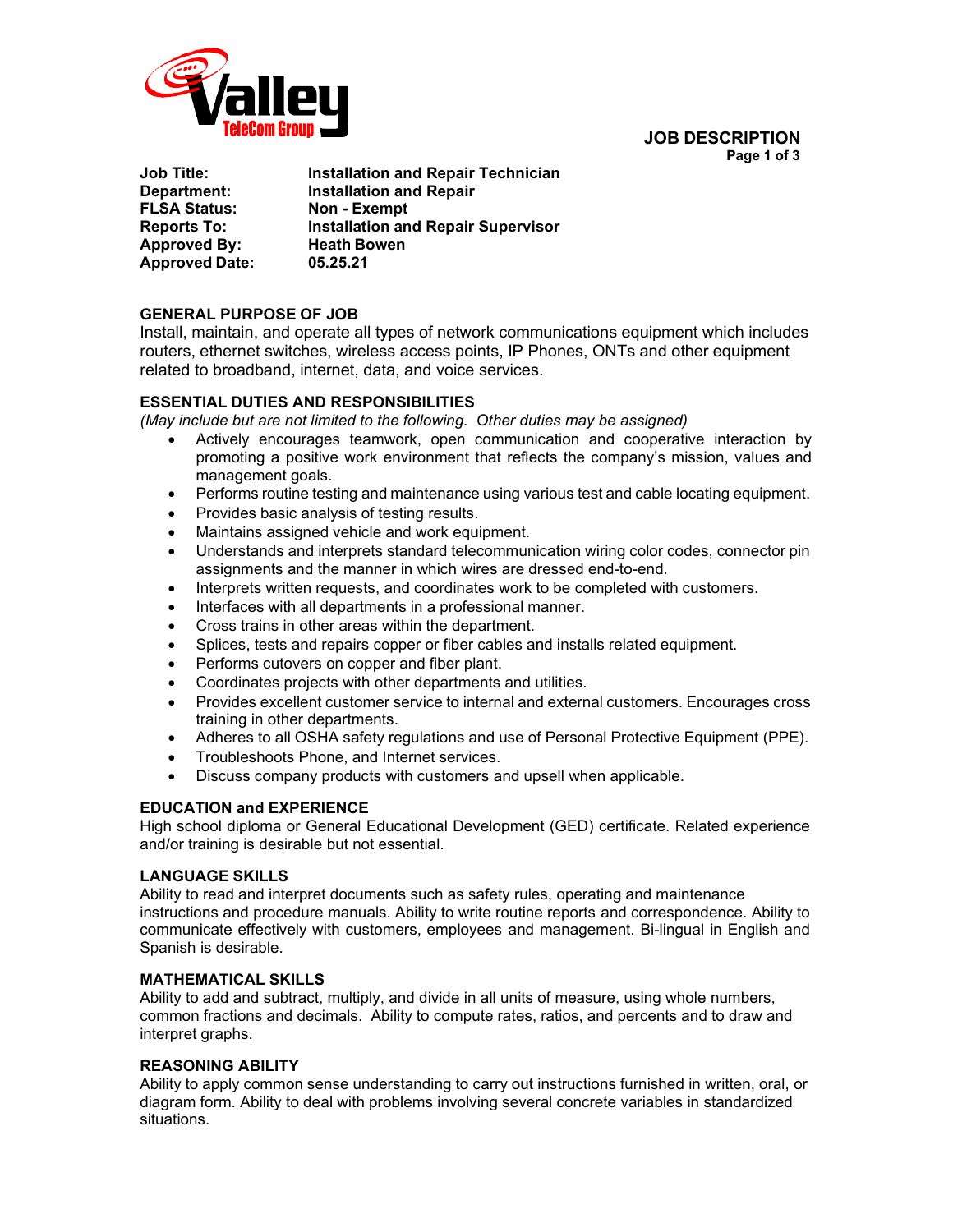Position: I&R Technician Approved Date: 05.25.21 Page 2 of 3

#### **COMPUTER OPERATIONS**

Basic personal computer skills including electronic mail, word processing, routine database, spreadsheets, graphics, etc.

## **PLANNING/ORGANIZATION**

Ability to prioritize, handle multiple tasks and organize assignments simultaneously

#### **OTHER TRAINING, CERTIFICATES, LICENSES, REGISTRATIONS**

Valid drivers license issued by the state in which the employee resides.

## **CONTACTS**

Work with all departments to assure that interaction between employees and departments meets the criteria of all departments involved. Communicate with customers and contractors.

# **PHYSICAL/ENVIRONMENTAL DEMANDS**

| <b>PHYSICAL DEMANDS</b>        | <b>Amount of Time</b> |            |                               |            |  |
|--------------------------------|-----------------------|------------|-------------------------------|------------|--|
|                                | None                  |            | Under 1/3 1/3 to 2/3 Over 2/3 |            |  |
| <b>Stand</b>                   |                       |            | <u>XXX</u>                    |            |  |
| Walk                           |                       |            | <b>XXX</b>                    |            |  |
| <b>Sit</b>                     |                       |            | <u>XXX</u>                    |            |  |
| Use hands to handle, or feel   |                       |            |                               | <u>XXX</u> |  |
| Reach with hands and arms      |                       |            |                               | <u>XXX</u> |  |
| <b>Climb or balance</b>        |                       |            | <u>XXX</u>                    |            |  |
| Stoop, kneel, crouch, or crawl |                       |            | <u>XXX</u>                    |            |  |
| Push or pull                   |                       |            | <u>XXX</u>                    |            |  |
| Talk or hear                   |                       |            |                               | <u>XXX</u> |  |
| <b>Taste or smell</b>          |                       | <u>XXX</u> |                               |            |  |
| <b>WEIGHT</b>                  | <b>Amount of Time</b> |            |                               |            |  |
| Lifting and/or carrying        | None                  |            | Under 1/3 1/3 to 2/3 Over 2/3 |            |  |
| Up to 10 pounds                |                       |            |                               | <u>XXX</u> |  |
| Up to 25 pounds                |                       |            |                               | <u>XXX</u> |  |
| Up to 50 pounds                |                       |            | <u>XXX</u>                    |            |  |
| Up to 100 pounds               |                       | <u>XXX</u> |                               |            |  |
| More than 100 pounds           |                       | <u>XXX</u> |                               |            |  |